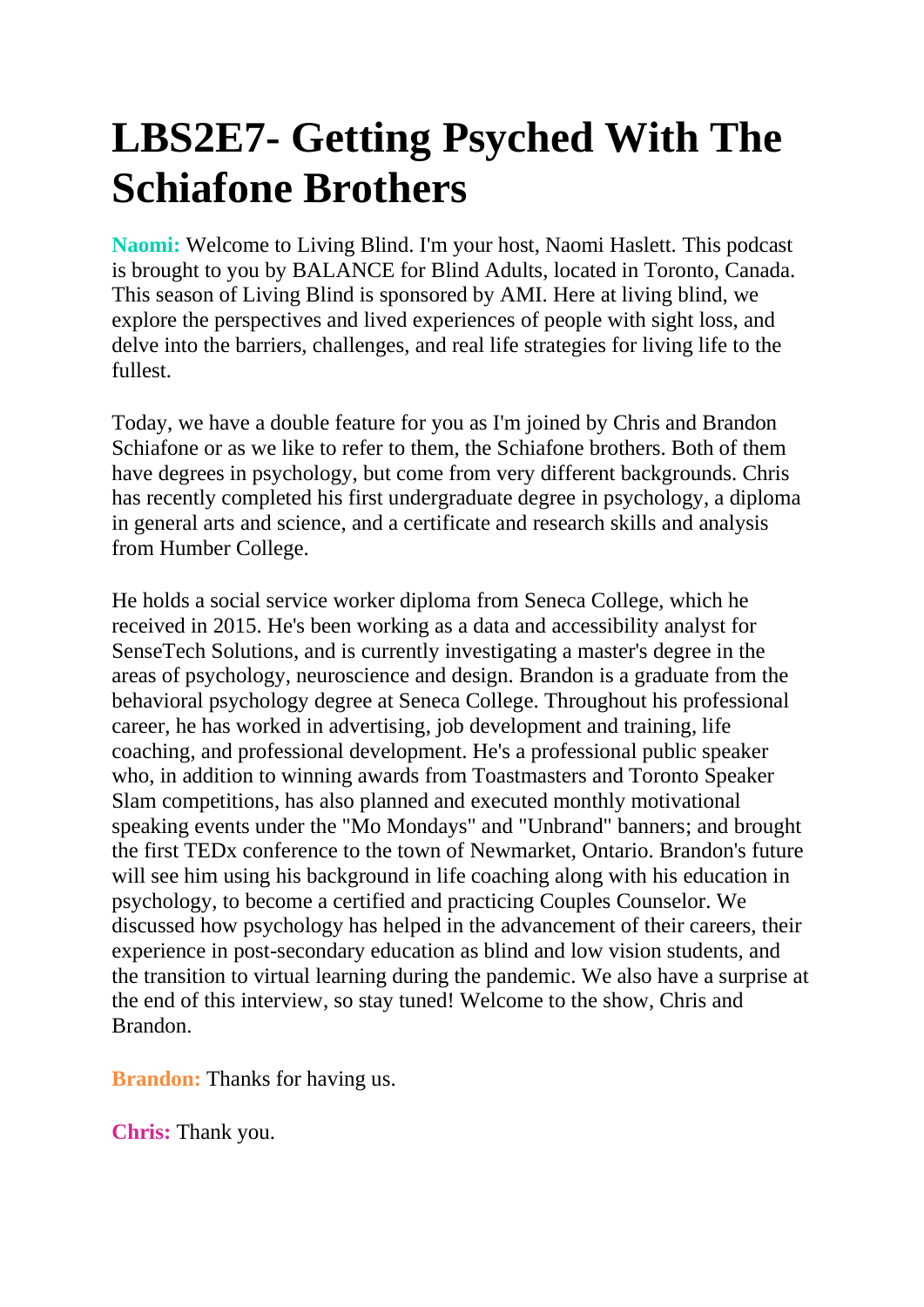**Naomi:** So, first thing I would like to ask is for you to tell me a little bit about how both of you started on your path to education. So, you know, what, what was the first program you enrolled in? And maybe tell me a little bit about what it was that interested you? Uh, maybe we can start with Chris.

**Chris:** So my educational journey actually started back in 2012. Um, after I attempted to land a few different jobs. I went to Seneca College to take my Social Service Worker diploma. So I was studying there from 2012 to 2015. Throughout my time there, I did a couple of different placements, uh, that were part of the degree. Excuse me. We were required to do 600 hours of commute, uh, uh, placement time. So, part of that, I was working with the vision loss community. The other part of that, I was working with adults who had intellectual disabilities. And so during that time, especially towards the end, I began to try and decide whether that was the ending point for me or whether I wanted to go on to university and study something else. I made that decision, but then came the question... what... what do I want to study? I looked at social work. I looked at human rights and equity studies... and a few other places. And really at the end of the day, going through the different schools and the different programs and what was involved in studying in different places, I applied at a few different ones, but got into the University of Guelph Humber psychology program first, which actually became my practice.

So I started there in 2016 and I just finished my last semester in December of 2021. In the time there, um, Brandon and I actually traveled together to Nova Scotia to present to the Canadian Psychological Association. Uh, we presented for the Cognitive Science Society and I completed my undergraduate thesis, uh, which was titled "Improving Accessibility of Scientific Content for the Blind Through Cross Sensory Methods". And it was basically an approach to look at how science education and research can be enhanced for persons with vision loss. So that's where I am right now, as far as an education training.

**Naomi:** Thanks, Chris. And, uh, how about you, Brandon?

**Brandon:** So my, my post-secondary education began back in 2010, uh, shortly after finishing high school. Uh, I'll I'll admit kind of getting out of, out of high school and going into university I had absolutely zero idea what I wanted to do. But I was very passionate about writing and I loved to kind of, uh, the ability to be creative, that, that writing was an outlet that could be an outlet for. So, uh, I decided, uh, what's the best way to, to sort of make a career out of being able to write, and I went into a, I took my degree in journalism. Um, about halfway through, uh, I was actually at the University of Guelph Humber at the time, going through their media studies degree. But about halfway through, I was, I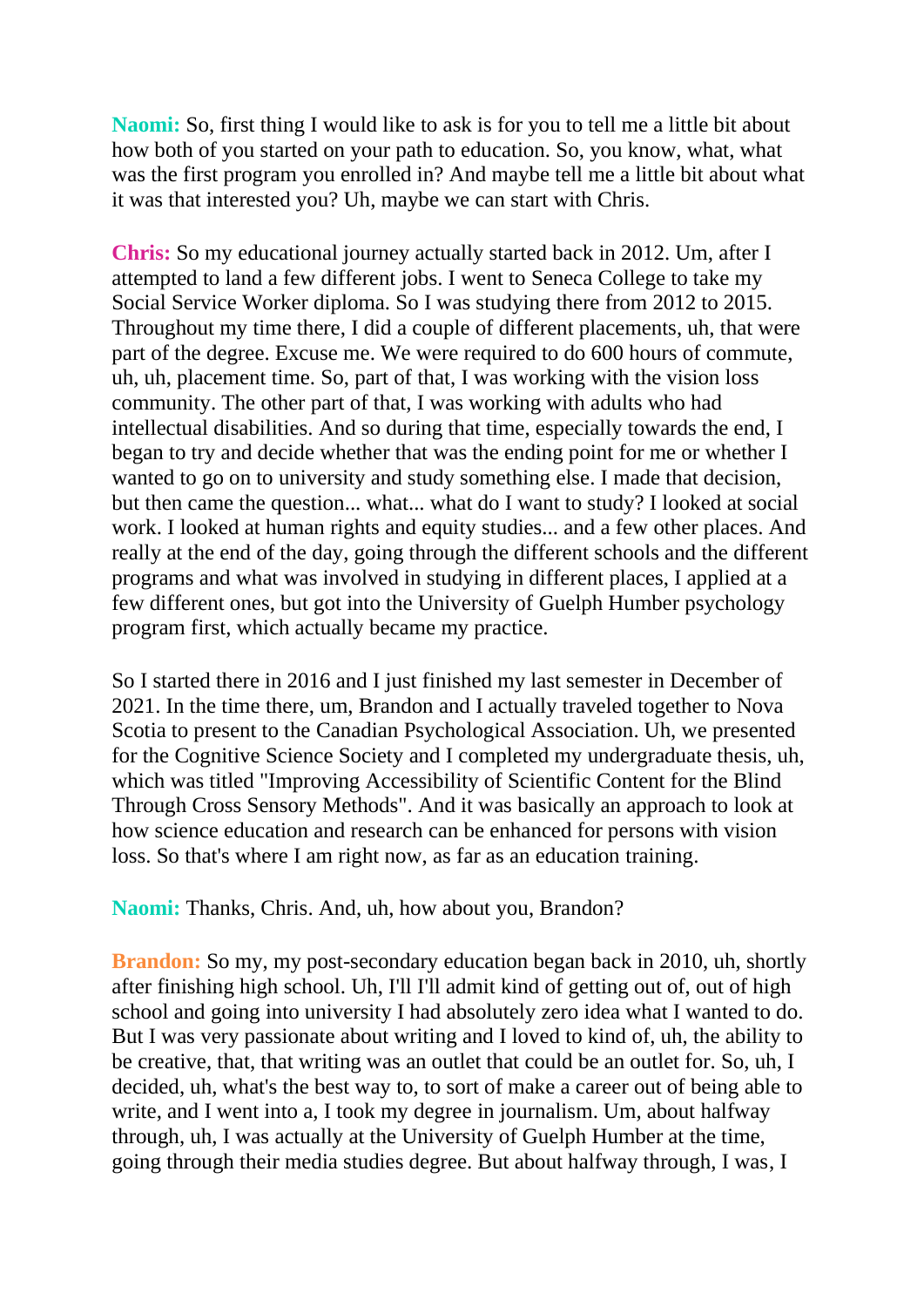was having doubts. I wasn't sure if exactly it was what I wanted to do. Uh, the journalism field seemed like it was kind of growing a little bit, bare bones. Things were sort of breaking down. Um, things like the newspaper and magazines were sort of coming to their close. Uh, you know, they used to be some very prominent and, and you know, now everything's kind of shifting to online. So, uh, fewer and fewer journalists were being needed.

Uh, so I thought, okay, well, how can I sort of maximize my education here? So I, I split it up and I did half journalism and half public relations. Um, after graduating, I had the toughest time finding, uh, finding any kind of work in that particular field, uh, despite coming through and doing fairly well with my studies. Uh, so I actually went through an employability program through the Canadian Council on Rehabilitation and Work called "Youth The Future". And it was a new program that had started up, uh, out of their office in Brampton, Ontario. And, uh, through them, I was actually lucky enough to land a, um, a position at Metroland Media, which is a very big, big community news corporation in Ontario. Uh, but I was in their advertising department, which is fine. I mean, you're still on the field. You're still, you know, getting, getting your feet wet, as far as, as the work world is concerned. But of course, uh, advertising wasn't really what I was passionate about. So I, you know, I began looking around and it turns out that the CCRW uh, was launching a new expansion of their "Youth The Future" program at Scarborough. And I applied and got the, uh, the facilitator position for that program. So I actually, uh, you know, I got my first job through them and then ended up working for them in the end, doing the facilitating program in their Scarborough office. And that was really fun and really rewarding, um, but again, it wasn't necessarily what I was looking to do. And at this point I kind of had fallen back into a position where I wasn't really sure what I wanted to continue on the path of. At that point I'd started my life coaching journey, uh, learning about, you know, did the, the practice of coaching and all the techniques and tricks. Um, I'd also. I started my speaking career, I started doing a little bit of public speaking and actually have done a fair, a fair bit of it since then. Um, but I've always been kind of fascinated by why people do what they do. What motivates them, what drives them, uh, what determines their day-to-day activities? Chris and I had both sort of happened upon, uh, Seneca College's Behavioral Psychology program and you know, it wasn't ever anything that I thought maybe, "Hey, I could do". Um, but I'm like, you know what? This theme is really, really interesting. So I gave it a shot. And at the same time, I became a Certified Life Coach. Uh, I started doing more and more public speaking. And, uh, you know, I really found that I was sort of passionate about, uh, relationships, how people integrate, how people connect, uh, both romantic and social, uh, and kind of the fundamental surrounding that. Uh, so I really wanted to, uh, shift my focus to that being what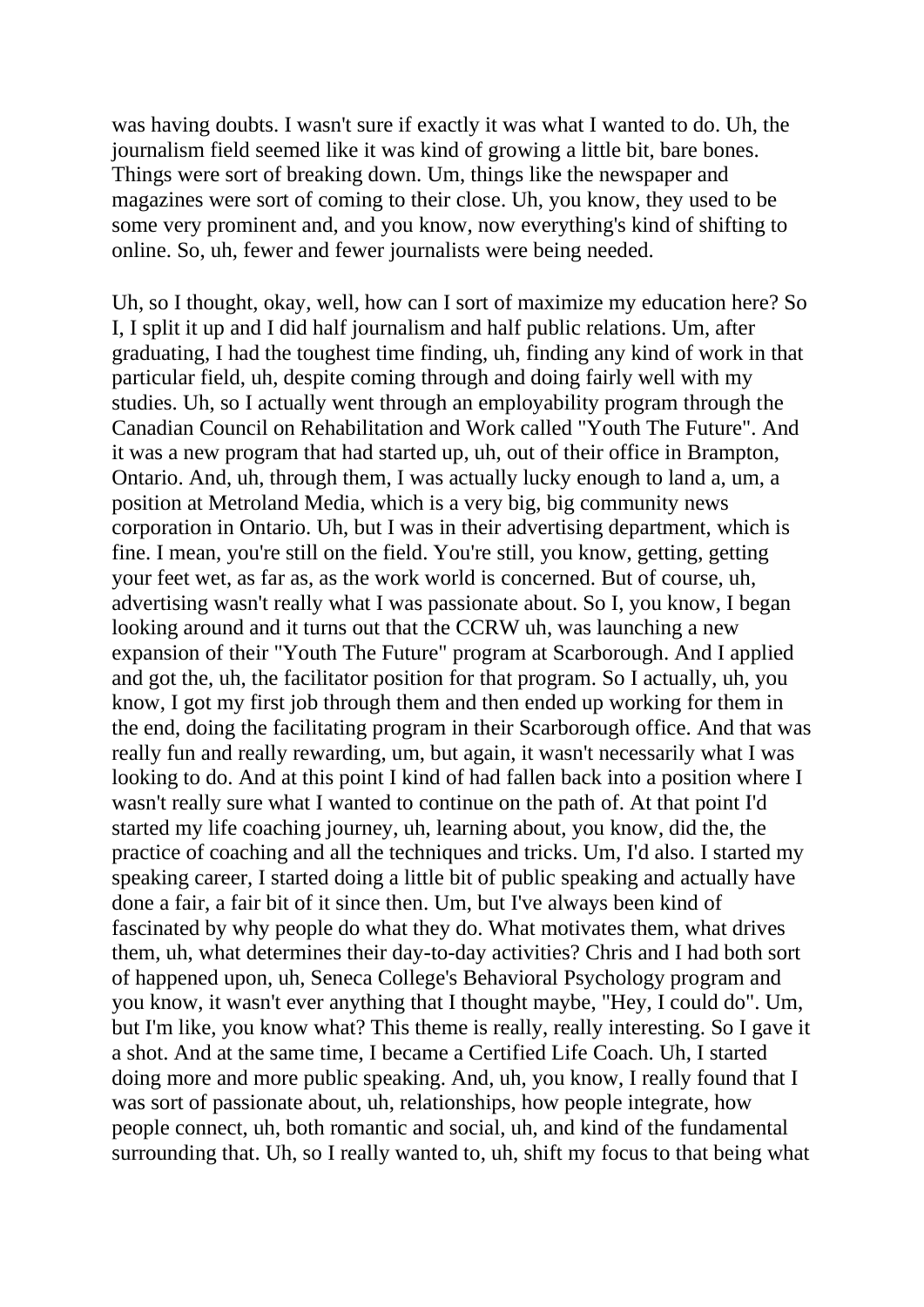I, what I kind of targeted as far as my business and, and what I wanted to do for the future.

So, the great thing about coaching is I can't, I can't speak highly enough about the art of Life Coaching as far as what it can do for people, if done correctly, how it can impact and influence people's lives. Uh, but the thing is that people need to remember about coaches is that we are not therapists. Um, we can help guide people along the path to living a better life, but if there are some serious traumas, serious mental health things going on, we can't, and we shouldn't be, um, trying to navigate those without the proper education.

Uh, the problem with that is, is it okay? Well now I'm a coach. Someone comes to me, they have a legitimate mental health concern. I'm not equipped to deal with that. So now I have to refer them to a Therapist. They have to go to the Therapist, build rapport with the Therapist. It puts a whole like a big hold on their recovery, on their, on their treatment, on their, their push forward. So my thought was okay, not only do I love the idea of having the formal education of psychology, but what I can do is essentially become a sort of one-stop shop for my clients as they come in. I can have the tools to provide them legitimate therapy, as well as provide them with a blueprint from life coaching and creating a better life for themselves.

So ultimately I, I went through and I finished my degree at Seneca College, um, about a year, almost a year ago. Now last April was my final class, uh, and I am, with shortly within any luck to be, uh, looking to enroll in a master's program in psychology, kind of focusing again on, uh, relationships and social paradigms.

**Naomi:** Wow. I mean, there's a lot going on from both of you in terms of both your, your journey and where you started and where you are now. And there's, there's a lot to, to dive in to, for sure. I mean, the name of the episode is "Getting Psyched". So maybe that is a great starting point to, to dive into for both of you. Um, maybe we can start with Chris. What is it about psychology that really draws your interest?

**Chris:** I find that psychology is very interesting. There's a wide, wide array of areas that you could study, whether it's social personalities, sports psychology, um, different types of behavior patterns, counseling psychology, clinical psychology, there's all kinds of different streams that you can go into. Particular for me. Um, and we'll go back to 2017 here because this is where I started to really grab my interest. Um, I was enrolled in a neuroscience class at the time, which was very, very difficult because it was based on uh, lots and lots of diagrams of different things. The brain, the nervous system, neurons, uh,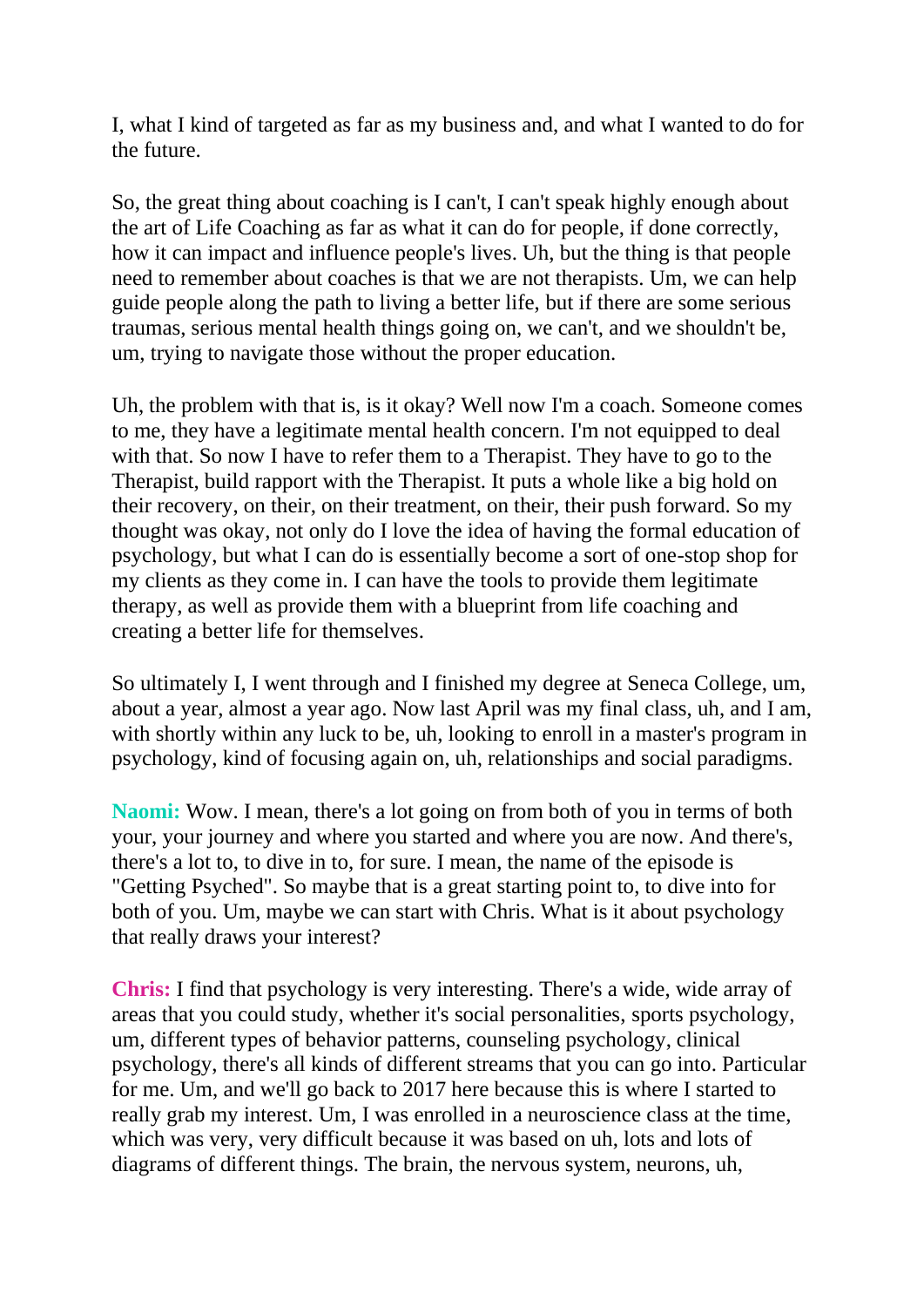anything that's to do is scientific stuff to do with the brain and that sort of thing, we touched on it. And back at that time, it's like, okay, so this is challenging, I can't see any of this, I knew it was going to be hard, but I didn't realize it was going to be this hard, so what can I do? But my professor was absolutely fantastic. She went out of her way to ensure that she explained things that she set things up. Uh, we got a model of the human brain that, uh, could be taken apart so that I can examine it in the class. We got a model of a motor neuron. And the more that I started to see this, and the more that I studied it, the more fascinated I was with it and the more interested I got in it. Second to that, I still had the realization that, um, two things, one, this is still very challenging because it's visual.

Diagrammatic pieces of it are very visual. It was challenging as somebody who had no vision. But also the types of models and things that you buy, anatomical models that could be used can also be very expensive. So at that time, we started on a very low scale looking at how can this type of thing be integrated into education, that is not going to be so costly for a student, but also they could still learn? Because there's no reason why a student with vision loss can't study science, right? There's no reason at all that we can't do that with the proper adaptations. So that is the direction that I've taken. Up till now is, and still working on to this point is looking at inclusive instruction for persons with vision loss in stem fields. Because there is a very much an under-representation, uh, of this right now and myself and actually a research team are working on this right now from, from the university. So I'm excited to see where it goes from that point.

**Naomi:** Yeah, for sure. You made a good point about how psychology, I mean, there are parts that are not visual, however, a lot of theories and models seem to have visual representations. And then you also made that great point about just the brain and how often anatomy and neuroanatomy, uses a lot of visuals. I mean, the only, other than making a model there, the alternative would be maybe to get your hands on a specimen, but that's not very easy to do. So I guess I'm curious, do you have any, um, what kinds of strategies other than description, you know, can educators use to make their classes more accessible, whether it's for psychology or other programs, I'm either of you can answer that one.

**Brandon:** Well, Christopher did mention the models. The models are really, really cool. I didn't work with them so much because my program didn't have a whole lot of, as far as neuroscience. There was a couple of classes that sort of touched on it, uh, but nothing that necessarily really required me to know of sort of the layout of the brain, or sort of have a... really a visual aspect. It was more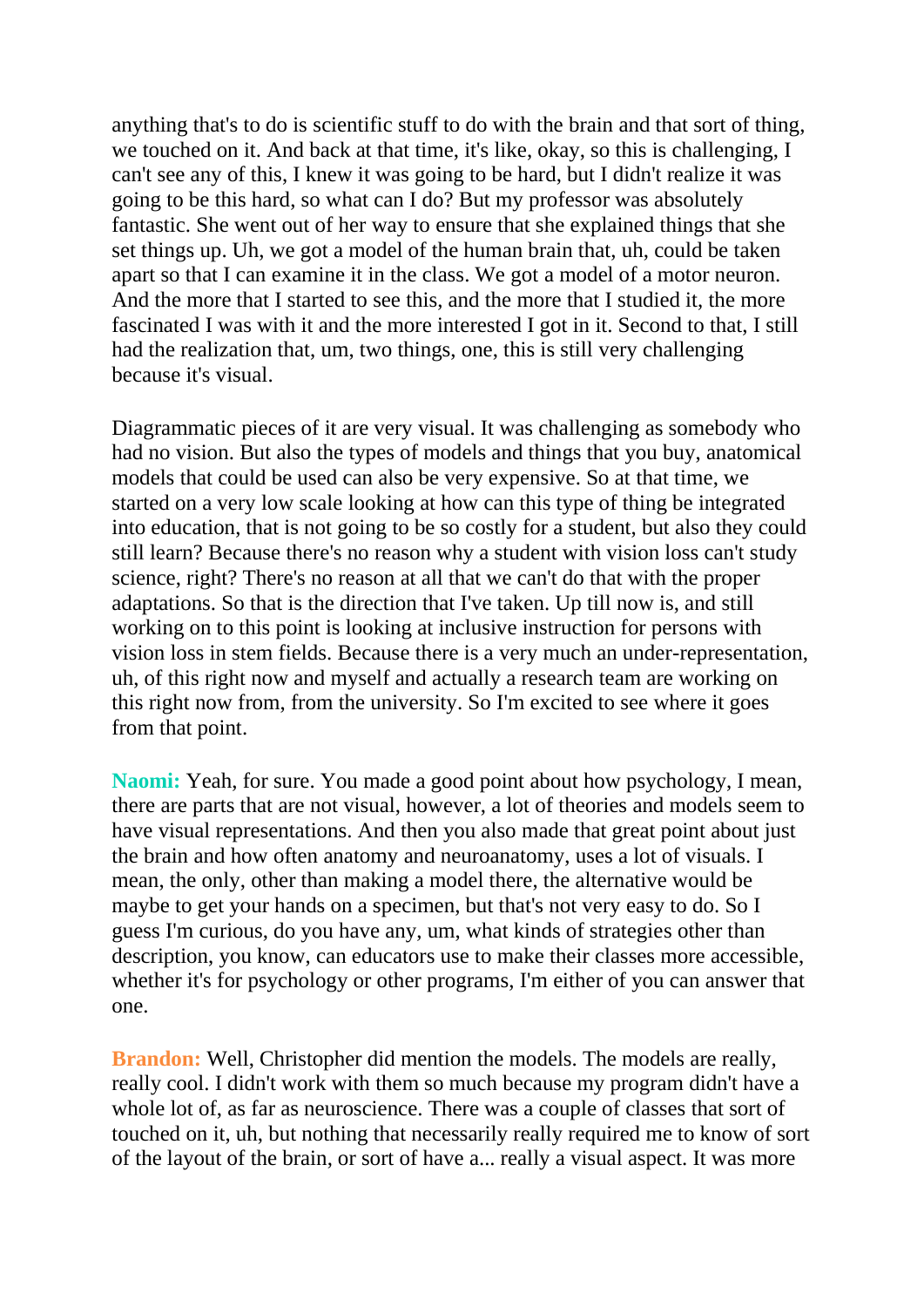just knowing what the individual sort of, uh, hemispheres and the individual parts did. Uh, for me though, it was really about, uh, cause we, we behavioral psychology it's, a lot of data, it's a lot of, uh, sort of navigating and mapping the kind of different human behaviors, especially through with interventions. So you're graphing quite a bit. And the, what people would do for graphs in my program is they would use basically an Excel extension, um, with Microsoft Excel and sort of graph things that way. But for some, with no vision, that's just plain not happening, unfortunately. Um, so what my professors did was we got a little crafty. Uh, so, uh, my program coordinator went out and they bought a metallic cookie sheet, uh, some Silly Putty and some magnets. And what we did is we basically made a tactile chart using these sort of these little construction pieces, basically, uh, where we had a completely tactile grid. Uh, we put the silly putty down for the lines. Uh, we use the, the magnets for the data points, and basically I could track and map everything using that particular sort of crafty version of a graph.

**Naomi:** That is so creative. I love it. So did you like score lines in the cookie sheet to represent the graph?

**Brandon:** No. We just used all different sorts of, we just used a Silly Putty, uh, as far as making sure like the magnets would basically indicate data points and, and sort of the behavior changes as they were happening. And if we needed to, um, if we need to start make sort of lines in between the data points, we could do that with, with the Silly Putty, but mostly it was just making sure that data points for correctly placed. And, uh, that, and you know, of course, since they're magnets, I can just easily move them around and manipulate them any way that, uh, that makes sense that that works with what I'm trying to chart.

**Naomi:** Huh? Yeah, no, both of you have really spoken to creative solutions. I think, I'm really happy to hear that for the most part or overall people in your program were open to trying things in a different way or adopting the task. Have either of you experienced other sorts of barriers in your educational career?

**Chris:** I could speak to that a little bit. Um, based on just overall setup of types of things that someone with vision loss would need in order to function fully in a classroom. Um, a very good example of that is accessible textbooks. Though, because again, of the, the large amounts of scientific content that was included in my textbooks, this uh, content had to be sent off to the Alternative Media person who did whatever she needed to do, to be able to make that textbook in a form that she was able to do. And I'll tell you with a Statistics textbook, it's not that easy to do. Um, I had to take two Statistics classes in order to be able to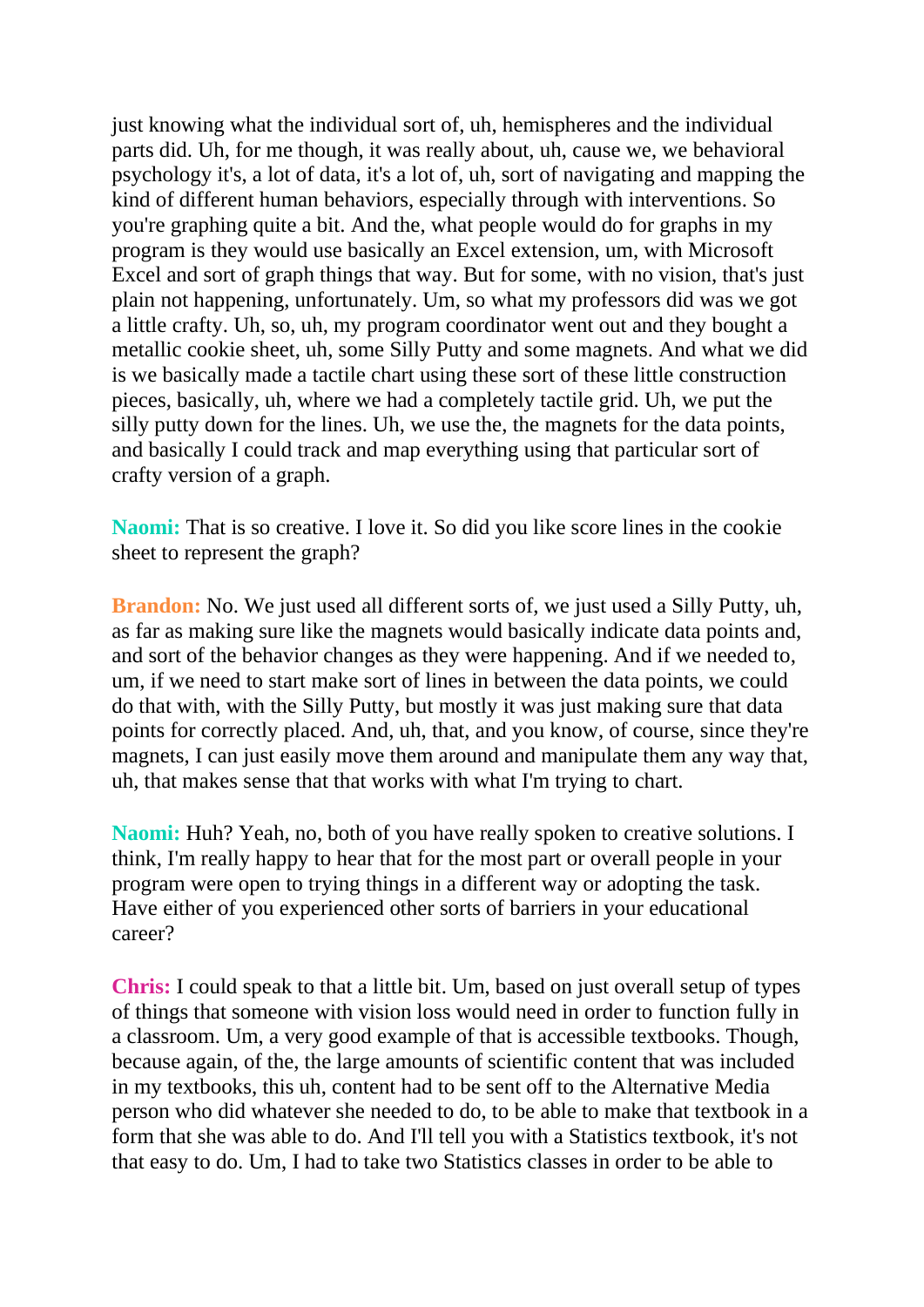write my thesis and those books again, are all charts, graphs, diagrams, uh, different types of tests that you'd have to do like a T test or analysis of variance. These different types of things that you'd use to analyze data, and that sort of thing was not easy nor were the anatomical type textbooks. Because basically where you would have graphical information, it had to be transcribed in such a way that I can actually understand what it is and the connections to the rest of the material. So that was a bit of a challenge. And I had a couple of examples where, for example, uh, I was in a class and due to, you know, whatever situation at the time, I didn't receive my textbook until late in the semester. So I was following along in class, but I didn't have a textbook to follow through, but the rest of the students did.

**Brandon:** And that is a common problem that many students, unfortunately, in this day and age, hopefully there'll be some improvement in the future, but the main problem that I think anybody will find with accessibility as far as, uh, their, their university or college programs is going to be that textbooks are quite slow as far as getting delivered.

## **Naomi:** Hmm.

**Chris:** I had one instance actually, where I didn't receive my textbook until just after the mid-term. Which if you can imagine, is extremely difficult to try and study for a class at that point.

**Brandon:** Only one instance? Lucky you.

**Chris:** (laughs) Well, I guess I was lucky yeah?

**Naomi:** Well, I dunno about that, but it's from what I'm hearing is getting access to the information in an accessible way, just because of the, I mean, unfortunately it seems like these textbooks and materials are not designed for the time being, inclusively. So you have to, you know, ask somebody to convert the material for you, and that takes some time.

**Chris:** Yeah, it also depends on when the, when the book lists or the material lists can be accessed. So for example, if I'm starting school in September, and we're not able to gain access to the semester material until the end of August, that becomes a very big challenge because now we have to get the material, purchase the material, give the material to the Alternative Media people, and then they have to prepare that material for us to have in our semester. And us not being the only students, I would imagine, especially if there's not many people doing this at once, it could get quite challenging.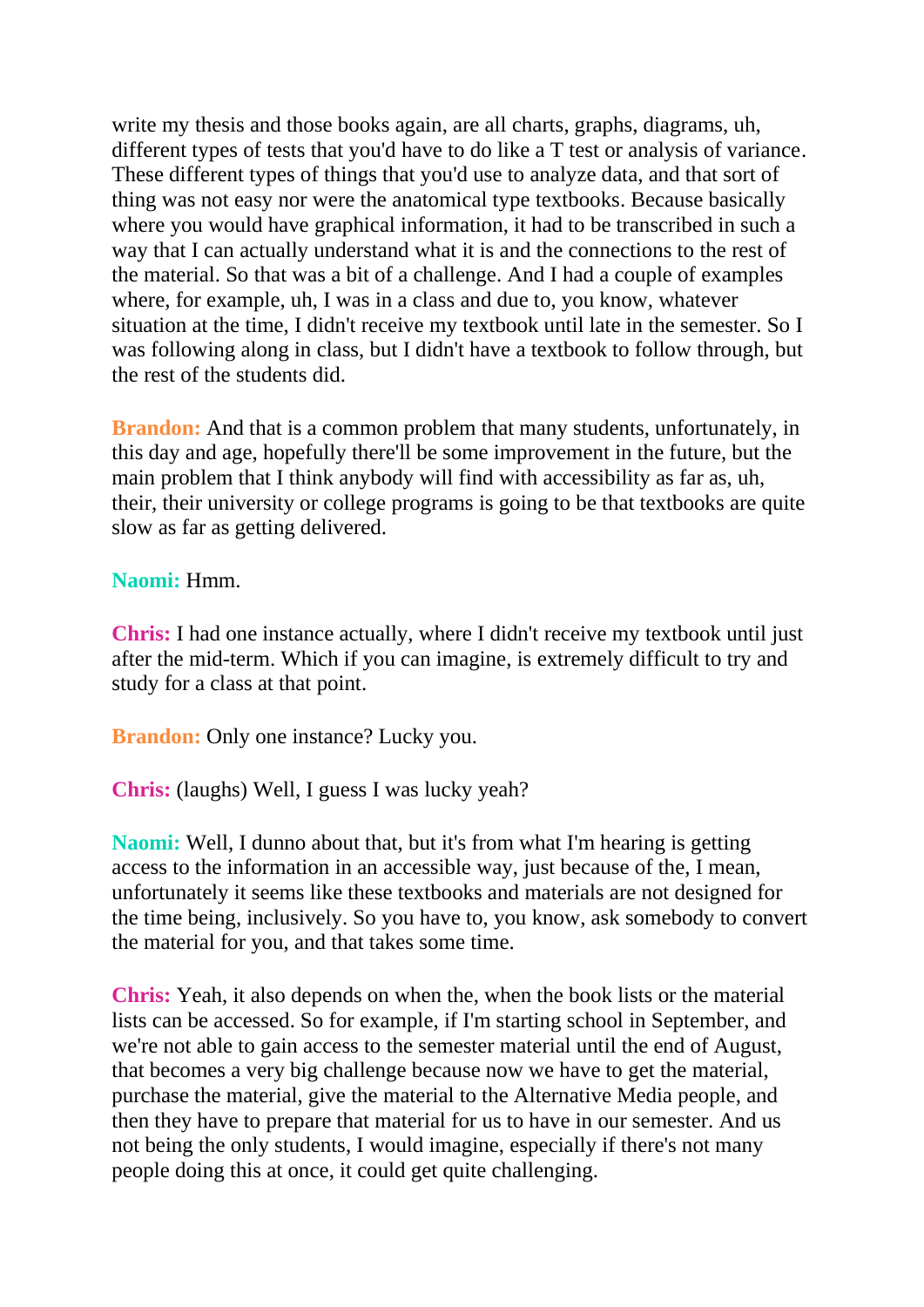**Brandon:** And honestly, that, uh, I think in a lot of cases, uh, for people who are considering going to school, uh, that could be a bit of a point of discouragement. Uh, but two things I'll say to that point is that first of all, uh, accommodations can, and often will be made as, uh, people are at the schools are very sensitive to the fact that you need alternative materials generally and will make what accommodations are necessary. And second of all, uh, just to, to a point, is that what you're doing by going and getting these materials done, um, by taking that leap of faith and, and then, you know, trying to, you know, do your best at, at school, despite the fact that materials might take a bit, a bit to get to you. And what you're doing is you're essentially pioneering the accessibility and the accommodations for future students. You know, because blind people in, in post-secondary, we are not by any means, uh, a commonality or even, you know, a majority or any, anything like that. Uh, so by going in and basically forcing them to take a good hard look at how they can make their programs more accessible for people with vision loss, we're essentially pioneering a whole section of the academic field.

**Chris:** I cannot encourage enough, any students that are looking to go into postsecondary education. The more that you can advocate for yourself on your behalf, the more you can go to your professors and say, "this is what I need", oftentimes the more successful things will be. There may be times where we would need assistance from, let's say, Accessible Learning Services, because you need an accommodation, that somebody, who's not sure how to make, and that's perfectly fine, everybody has different levels of knowledge and experience around this. But we really need to be our own advocate as much as possible in order to be successful.

**Brandon:** Correct. Yeah. And just kind of drifting away from psychology there, um, it, you have to, as Chris said, you know, sort of advocate for yourself and, and help is available, uh, help is absolutely available. Uh, if you have someone, you know, at home that can help you, that's great. But the school also has resource departments. They have, uh, available budget in a lot of cases to, you know, pay a student peer. And one example just sort of out of the psychology realm was that when I was in my Media Studies program, one of the requirements was that I had to take a photography class. And while I did have some usable vision back then, it was absolutely not enough to make sure that I was doing quality work with photography. So luckily I had someone at home. I was able to sort of badger my mother to sort of give me a bit of a hand with a, you know, point of shoot and making sure that, uh, you know, I was doing things right. But ultimately that's what I had to do to ensure that I was completing the requirements of the program and I would come out on top. Um, so ultimately it really just, it is about advocating yourself. It's a hard truth, but no one's going to do it for you.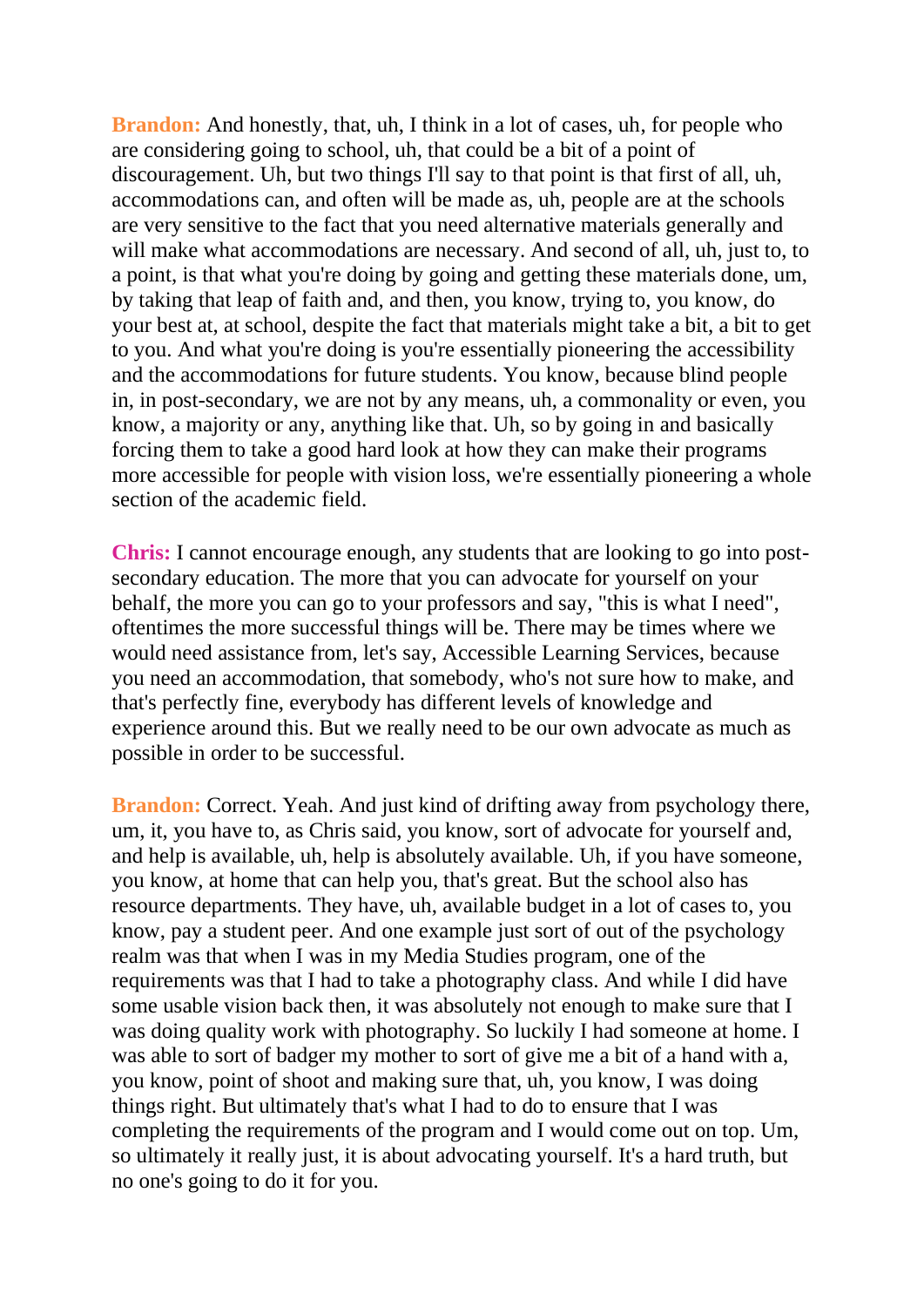**Chris:** I can echo the same thing, when I got to the point where I needed to do a class called Quantification in Psychology 2, I was needing to use a piece of software that was required by the university called SPSS, which is a data analysis software. I've had a lot of challenges with it. Apparently it works with JAWS, but I've never had any luck. But regardless of the fact, I was very lucky to have access to a peer assistant who can actually help me with the working of the computer. So ultimately I'm doing the work. They don't do the work for you, but what they would be there to do is say click on something that you can't see or follow some steps within the software so that you can run your analysis and get your results and that sort of thing. And at times where you have classes where there's challenges like that, and those are requirements, and this, this was a requirement, first of all, because it was a course in the school, but also again, in order to get my research skills and analysis certificate and be able to do my undergraduate honors thesis, I had to pass this class. So it was very crucial that I reached out for assistance. Otherwise, I would have lost an awful lot if I had not done so. Another big thing is, is to not try and pursue these things last minute, so to speak. So if your goal is to get through a university level Statistics class, and you know, that's coming up in two semesters from now, probably not a good idea to wait for two semesters from now to try and figure out how you're going to deal with that situation. Start having the conversations, talk to people, talk to your Accessibility person. Talk to the Professor, talk to the Head Professor. Anything you need to do to ensure that your goals could be met because they're your goals. You can do it. You might need changes. You might need adaptation, but you can do it. So be persistent, be positive, work with people and everything will work out in the end.

**Naomi:** Right. So the takeaways here are, you know, sometimes you've got to forge a new path for yourself and what's great about that is. It makes it easier for others to follow. But at the same time, you can certainly reach out for assistance from the college, the university, because those resources are available and they can help you move forward in whatever you want to do with your degree.

So speaking of, um, I'm curious to know a little bit more from you, Brandon, about what you're doing with your degree. You mentioned that you're doing Life Coach work, and you're interested in the relationships part. So we've talked a little bit about research. How has your background in psychology and your education helped to help other people.

**Brandon:** Well, that's, we could talk for about an hour about that, to answer that question, but I guess essentially it's and Chris sort of mentioned it where, you know, the diversity is, is wonderful in the psychology field, in the sense of that, Chris is graduated, he's going onto research. I graduated, I'm going onto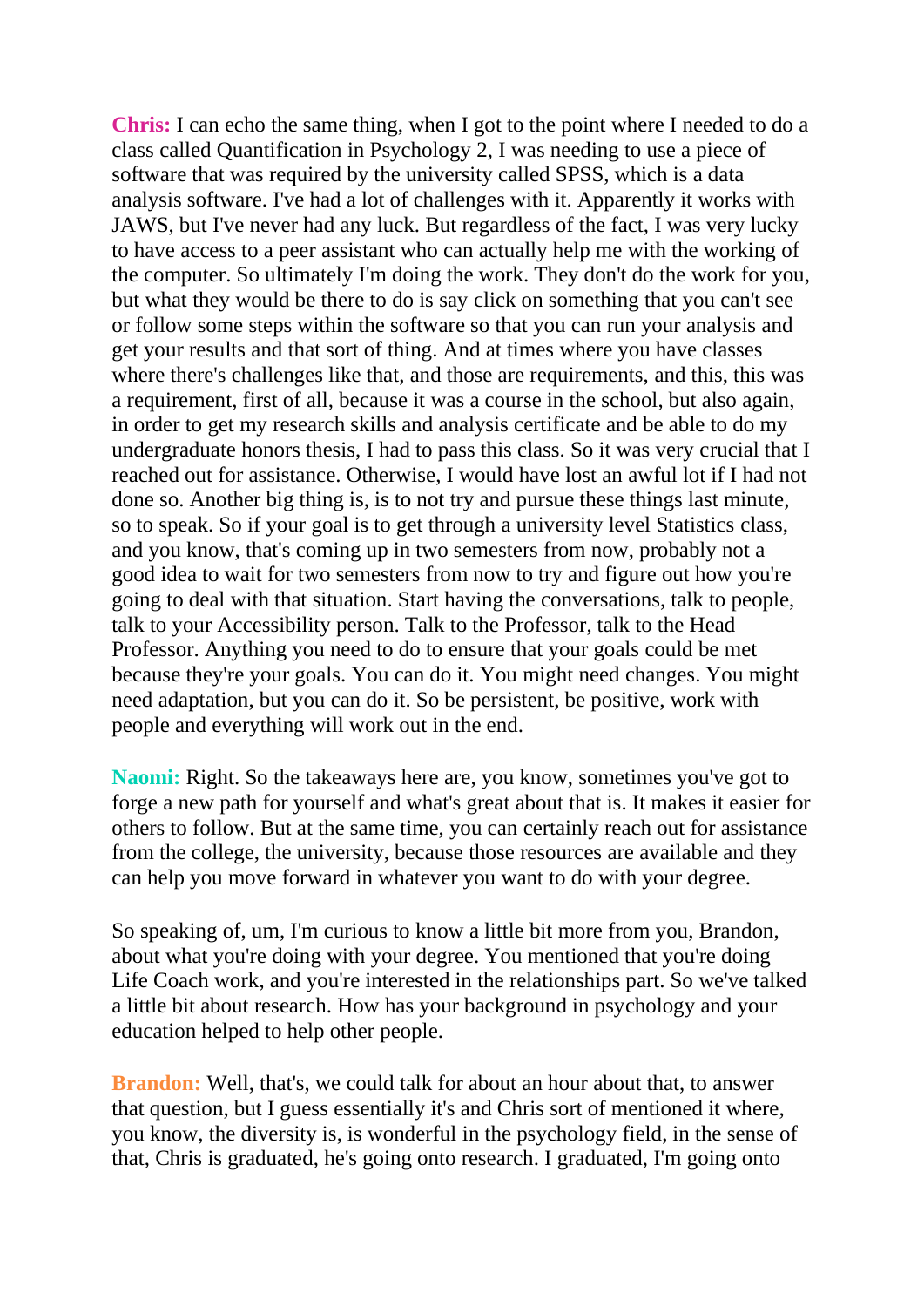the more therapy side of things. Uh, but ultimately, when it comes to coaching, coaching is great because you learn a lot about how to help navigate people, uh, in fixing their issues and helping to better their lives, uh, tackle the, the problems that they're facing and, and get themselves on a right on the right path from a practical sense. Uh, you know, small, significant changes, or even large significant changes that'll ultimately help them overcome whatever burdens, whatever issues, whatever problems they might be facing. Where the psychology comes into it all is, uh, two places really. Uh, the first is it helped me really kind of understand human behavior a little more deeply, and sort of the fundamentals and the techniques and everything that's sort of behind human behavior, the motivations. Um, and ultimately, as I mentioned earlier, it also helps with the deeper, more therapeutic aspects of what's causing the issues that we're going to ultimately help people tackle.

**Naomi:** Okay. Well, it's like you said, this is a huge topic and I'm a little, feeling a little guilty for asking it because I feel like if someone were to ask me, I would say, "how much time do you have", you know, as an occupational therapist. Knowing about the brain and behavior helps people have insights into patterns that they engage in. And sometimes those patterns are helpful and sometimes they're not. And I like, I like that you speak to what the person can control or that a person is able to kind of take the reins a little bit more with that understanding of themselves. Would you agree?

**Brandon:** No, absolutely. And a lot of people think, uh, they come into therapy or to coaching even with the wrong mind frame, in the sense of, they think as a "do to" process. But all of it, if it's going to be effective is a "do with" process. We want to do it with you, help you, uh, be sort of be your guides and your Sherpas along the way to make sure that you get from point a to point B and that we're not forcing you, you have to make it to want to make the changes. And that's why it's a "do with" as opposed to a "do to".

**Naomi:** Do you, in terms of your clientele, are they of all ages abilities, or do you focus in on any particular segment of the population?

**Brandon:** Not particularly. Um, and there's a lot of people that I work with who say that I should maybe narrow the niche down a little bit more than I have as far as who I work with and what my clientele looks like.

Um, but I will, I will say that the amount of coaching that I I've been doing is, has been sort of limited because I wanted to make, uh, ample enough space for my education, making sure I get everything done effectively. I didn't want to overwhelm myself. So, um, the coaching that I have done has been sort of with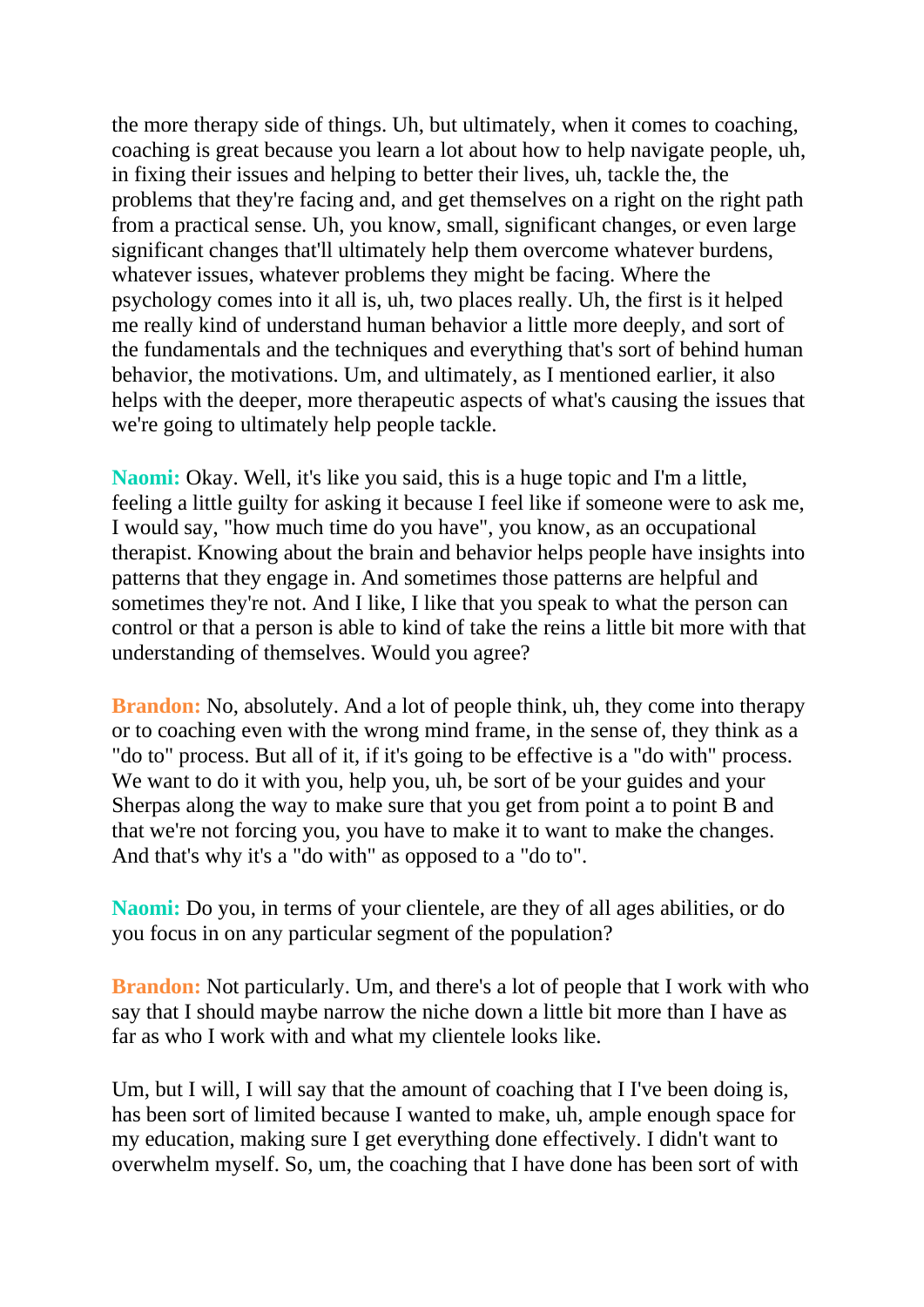people of all ages, I've had people who were middle-aged. I've had people who were just reaching their twenties. Uh, I've had men, I've had women, I've had couples. It just, it's been sort of a very diverse ride of, of, uh, and, and mixture of folks that I've had kind of come in and seek and seek help.

**Naomi:** Yeah, I think it's, it depends on, I hear what you're saying about settling down and focusing, sometimes it's hard to, especially if you have a keen interest in learning about people and, and all the things that they go through for lack of a better word.

**Brandon:** And in cases can be made for both sides. You know, there are of course cases and some of the, some of the most brilliant minds in business will say the, the closer down that you, you sort of make your target, uh, your target clientele, that the more effective you'll be. And then there's the other side of things where, you know, similarly brilliant minds of business will be like, well, the more people you can help, the better.

**Naomi:** That's an interesting topic. If we don't mind shifting a little bit. So, you know, Brandon, you've got a business angle to this, you know, you're, uh, independent, you know, practitioner or a coach. Um, now, you know, Chris, I know you're taking more of the research piece that, is that something that you're either interested in now or potentially in the future in terms of connecting your education to a career?

**Chris:** It is, and I've actually been doing it since 2019, tying the two them together. I have had experience working as a Research Assistant. Um, as I mentioned, uh, earlier I'm currently working with a team of researchers at Guelph Humber um, doing an inclusive study, sorry, inclusive instruction study, which looks at challenges experience with, uh, by persons with vision loss and higher education. Um, plus I've worked with some other teams, so I've worked with a variety of different teams. I've looked at anything from Inclusive Design type strategies. I've looked at education, um, accessibility, policy, those types of areas. Now, one thing I have not mentioned yet is I actually am currently just started training to be a life coach. Now I echo what Brandon says about having the background, which is why I didn't do it up until this point.

However, again, the, the organization I'm doing it through, Center for Applied Neuroscience, is … they run different programs, but as the names kind of suggests again, it, it runs off neuroscience. So for me, it's been great so far. I'm not working with clients yet because I'm not that far ahead. But what this has allowed me to do to this point is take the neuroscience I learned in university, and it's starting to allow me to apply it to what life coaching is. So for example,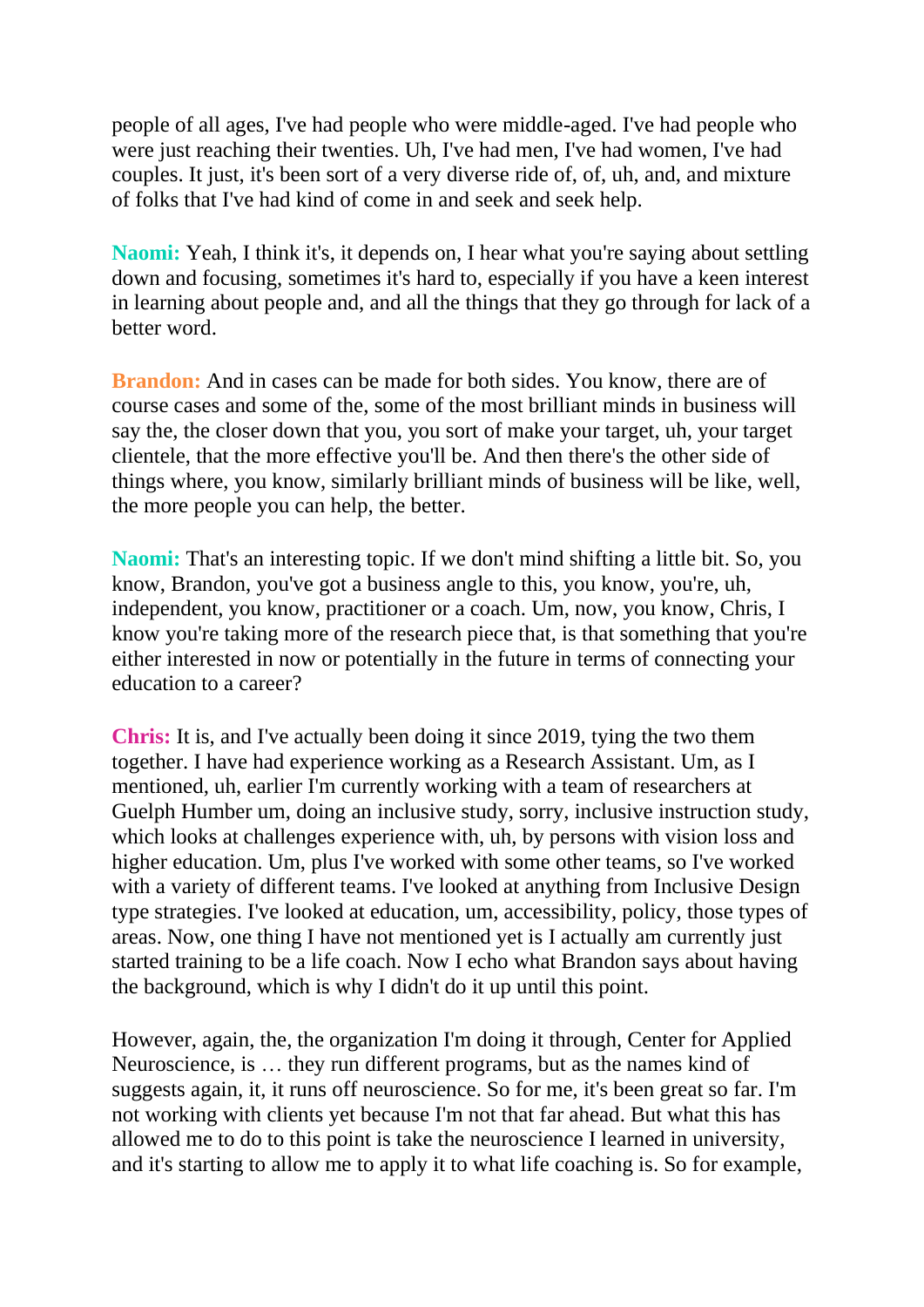when you're working with the client, how are they like what's going on in their mind, even chemically. So looking at things like serotonin and dopamine. Um, emotions what's going on when people are happy, tying the brain to the nervous system. Uh, that kind of stuff. So that's why I decided to do it now, as opposed to when I was doing my degree. First of all, because my degree was very busy. But second of all, it's great because I finished the degree and now I can take this, it's a lot less hectic and I'm able to take what I've learned in psychology and tie it together with, uh, my psychology background and research and everything I've done so far.

**Naomi:** That's, that's exciting. I think that, you know, having both the side of research and practice, I think the two compliment each other really well because you know, of course it's important to have that lived or professional experience of interacting with people and helping them work through their challenges. But then, you know, depending on what you're researching, you can kind of go back and say, oh, I'm learning new things that I can maybe feed forward into the work I'm doing with people. So I feel like it's a good balance to have both of those things.

**Chris:** Yeah. And I think the important thing to remember too is sometimes people will go into studying a certain subject or within a certain area. And later on, they'll find that maybe it wasn't really, for them, it wasn't what they thought it was. And that's okay. But then you make a switch to something else that you, you think you might be interested in and you find you really like it. The approach I've sort of taken is, all of the education I've done, whether it was in social service, work, psychology, research or anything like that, even to go on now to, to a Master's, which I'm looking into doing not this year, but eventually that's my goal. In my mind, it, it all has to tie together. So when I went into psychology, I was looking for areas where social service work would tie into my psychology work. Where would research tie into psychology and social service work? And then if I go do a Master's, how can I tie my previous education into my Master's degree to then advance that so that I can, I could practice that at a Master's level and then either do teaching or research or whatever it is I plan to do afterwards.

**Naomi:** Yeah, that's a good point. And you're speaking again to what we talked about at the beginning, and that both of you have done multiple degrees. You've tried different things out and, you know, going to school or working it's, it's not a linear path. You can try things out and if you don't like them, that's fine. And it doesn't mean that it was a waste of your time. You still learn things along the way that you can apply. Just maybe in a different setting.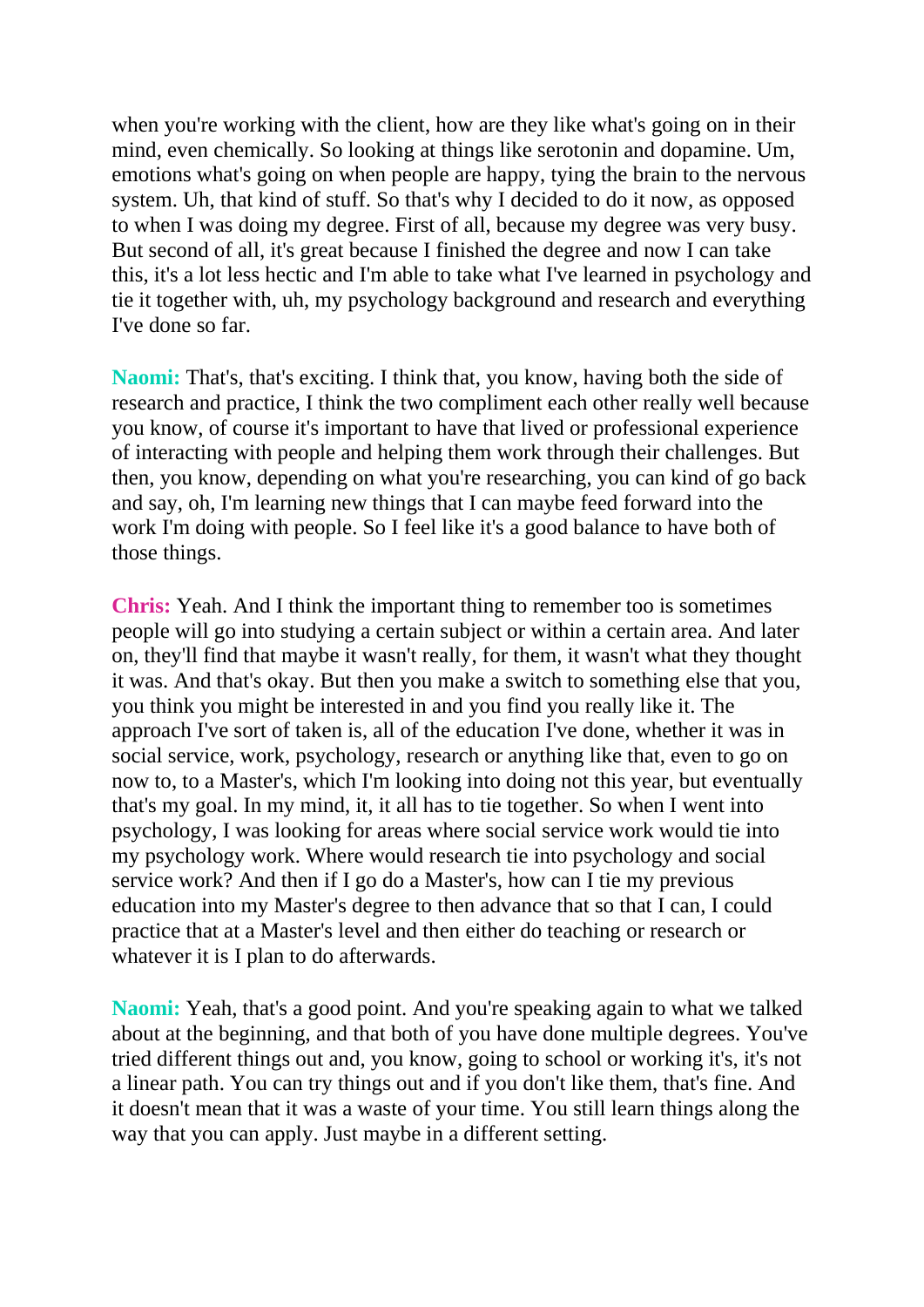**Brandon:** What I was going to say, one of the, one of the core sort of, um, I guess themes of the coaching work that I've done, and the training that I've done is, is really stuck with me is that there's no such thing as "failure", only "feedback". So what that essentially means is that everything that you do is a learning experience. So even if things didn't necessarily go the way you thought, you know, what are you learning from it? Uh, how can you apply that to what's going to happen next? Uh, were you happy with the experience? Were you'r not happy with the experience? And if you weren't happy, what can you change for next time you give the, that experience a swing? Or what can you take from that experience to apply to the next thing that you plan to do.

**Naomi:** Yeah, for sure. I think that sometimes that's necessary. It feels to some people when they go into university or college, like the stakes are really high, you know, like I've got gotta, I've got succeed or I've got gotta, now that I have this degree, I've got to go work in this field and. I can only speak for myself, but that's not really how it worked out for, for me.

Um, and I think that, you know, it took a little bit of time off to figure out what I wanted to do. And fortunately I like OT, but honestly what, maybe I'll do something else down the line. I'm, I'm, I'm learning a lot along the way though, about what I like to do. So I think that's some really good advice for the listeners.

**Chris:** The other thing I'd love to emphasize too, is really utilize the networks that you have, that you're a part of, because I found when I got into university networks were huge. If you go into a field and you're just starting out and you're not really sure about it, how else better to learn, then by engaging with the people that are in that field already have studied in that field have practiced in that field? And that's where going to conventions, I'm not sure for Brandon because oftentimes we went together, but for me, that's where I found it was really great. Was being able to actually talk to graduate level students in Psychology. See what kind of research they're doing. And then connect with them through national groups and different things like that. That's where I feel you're a big chunk of your, your real world learning is going to come from.

**Naomi:** Hm. All right. So be persistent. Give it a try. Don't be afraid. Reach out for help. I think all of those are great things to, to let people know, you know, that it's okay to, to give it a try and pursue your goals. And, you know, the path may not be completely straight. In fact, it's not usually a, a straight line for many people, but, uh, there's ways to modify or change or adapt different subjects to, so that you can participate along with everybody else. Thank you so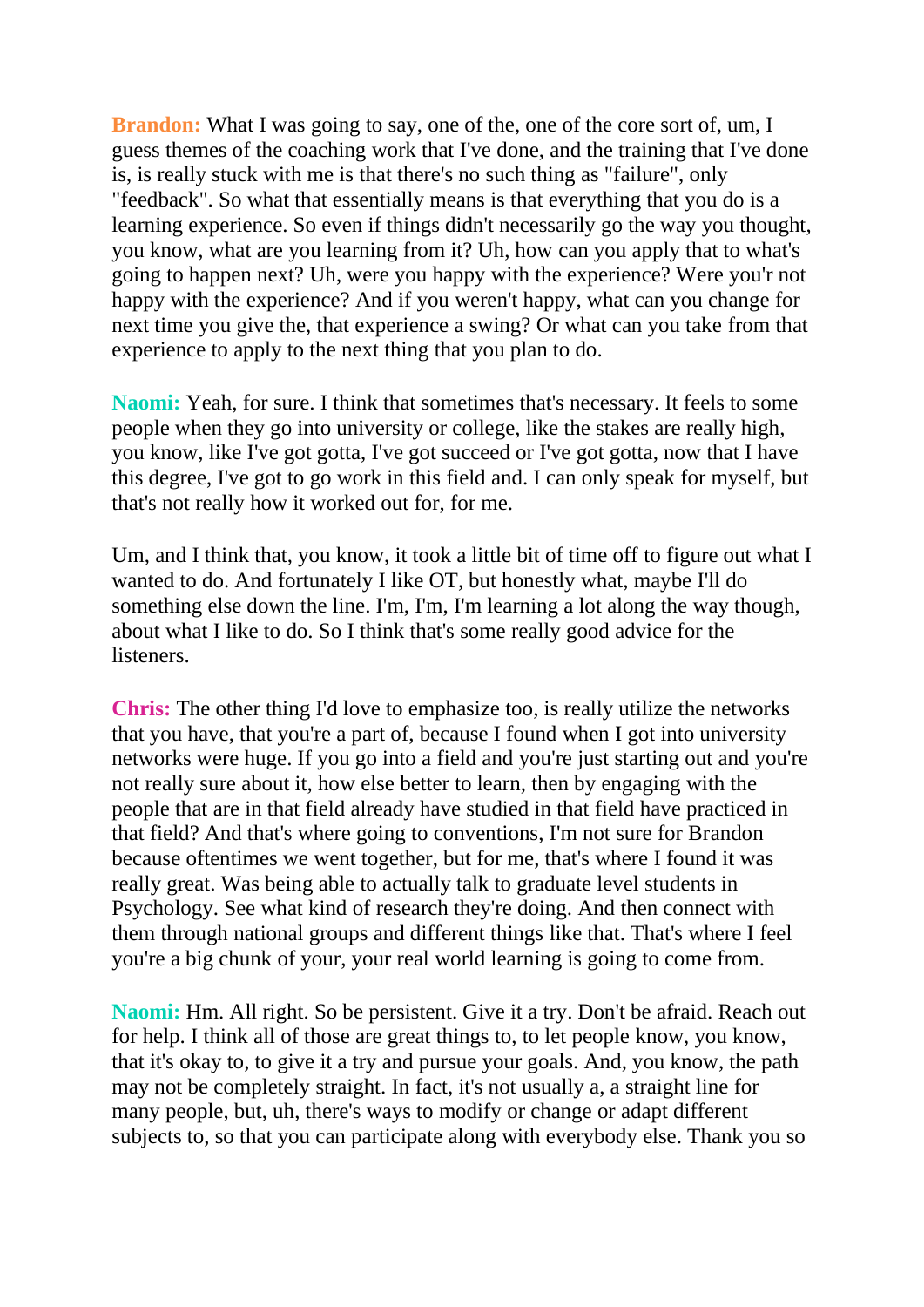much, Chris and Brandon. Um, starting with Chris, is there a place that people could find you if they want to learn more about your work?

**Chris:** Um, I could be found on LinkedIn, uh, also Twitter at CMSchiafone. Those are the two platforms that I use for most, uh, the most for, um, for posting sort of professional type stuff.

**Naomi:** Okay. And Brandon, where can we find you?

**Brandon:** All right. So, um, Twitter is probably the best, uh, it's twitter.com/unleash Brandon. Uh, that's the that's probably the, the place I'm the most active. LinkedIn's another one. I also have a website, BrandonSchiafone.com, uh, which definitely needs some updating, but it has a lot of good, uh, relationship-based posts on there that you guys can take a look at it if you like. But definitely Twitter is my primary, most active platform.

**Naomi:** Okay, great. So we'll put those in the show notes in case folks want to check out Brandon and Chris's work in a little bit more detail.

**Brandon:** Thank you.

**Naomi:** Thanks again for your time. And, uh, looking forward to whatever your, wherever your career and your educational paths take you in the future.

**Brandon:** Excellent. Thanks so much for having us.

**Chris:** Thank you for having us.

**Naomi:** And now a message from our sponsor. Discover AMI's collection of podcasts created by and for the blind and partially sighted community. Visit ami.ca to learn more. AMI entertains, informs, and empowers. And now back to the podcast.

So today I'm introducing Jeffrey Rainey, who is our new Podcast Producer at Living Blind. Welcome to the show, Jeff,

**Jeff:** Thanks Naomi, it's good to be here.

**Naomi:** And it's great to have you. So why don't we start with the basics? Can you tell our listeners a little bit about yourself?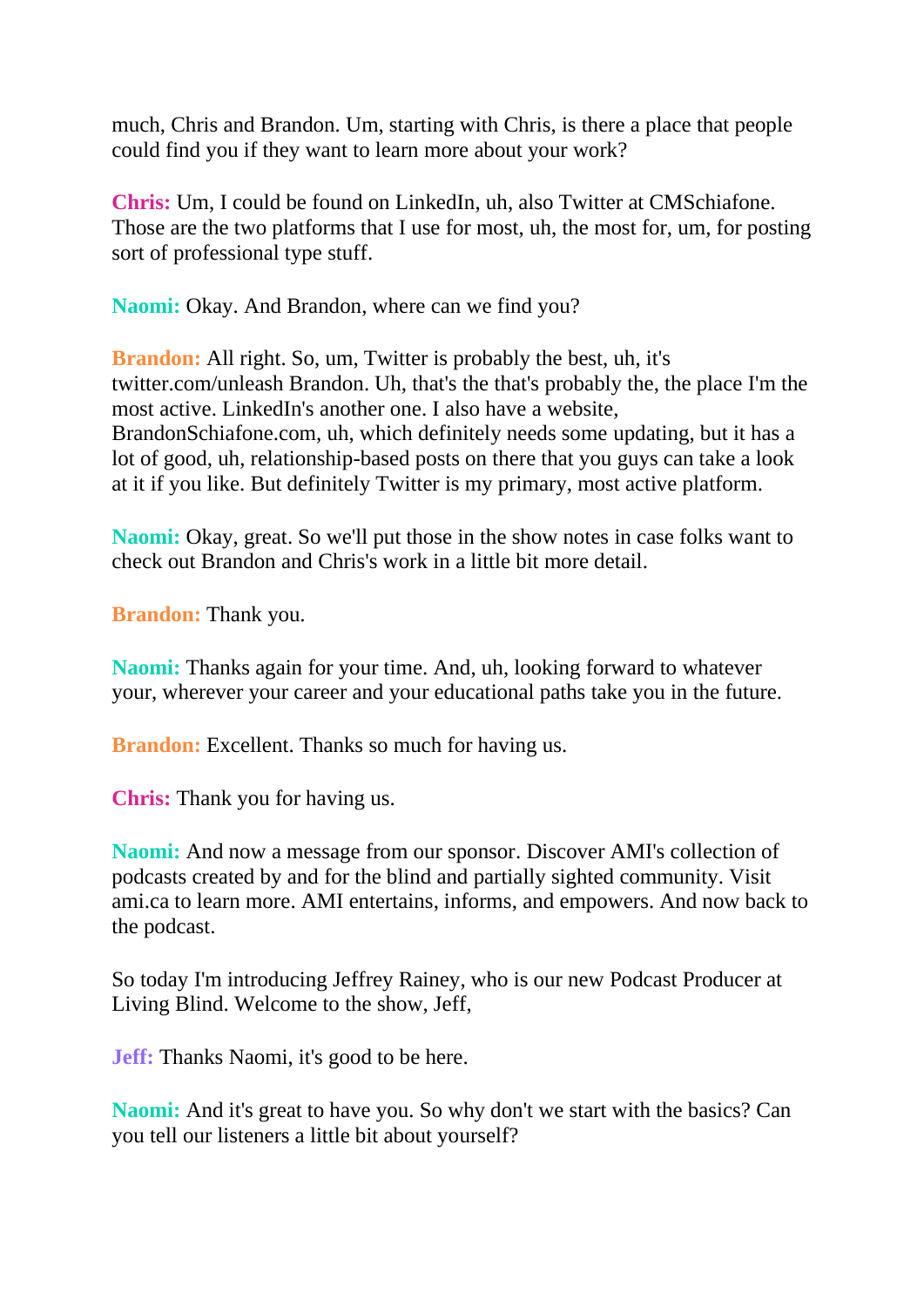**Jeff:** Sure. My name is Jeffrey Rainey. I live in Aurora, Ontario. I am 27 years old and totally blind. My background is an audio engineering. I've done work in television before with Rogers Community TV and done live sound for various events. I am also a multi-instrumentalist and a lover of comedy.

**Naomi:** And can I ask what instruments you play.

**Jeff:** Piano, drums, flute, saxophone, banjo, steel guitar, and yeah, the half dozen.

Naomi: Oh my goodness. You're a, an entire band on your own.

**Jeff:** It is. The only thing I can't do is write. Got to work on it..

**Naomi:** Wow. Oh well. So what got you interested in producing the podcast at BALANCE?

**Jeff:** Well, I was job hunting and saw the opportunity had come up and I am familiar with BALANCE because I've used their services before. When I was going to school downtown, actually I, uh, had an O and M instructor show me how to get from the, uh, St. Andrew's subway station to the college that was on King street. And it was a chance to really step up my role, as a first-time producer. Normally I'm used to being behind the scenes where, and, uh, working with a producer and a host who would, uh, who would have the content and you would edit it and put it together. Whereas now it's more upfront, you know, and more decision-making, planning and logistics, so it's a good challenge. And, uh, I'm really grateful to be here.

**Naomi:** Well, we're grateful to have you. You clearly have a lot of different talents and you're bringing a lot of experience to the show. So do you have a favorite episode that you've listened to or produced so far?

**Jeff:** Well, this is only my second episode or my sophomore episode, if you want to call it that, uh, my first one was last month with Tamisha Edwards. That was probably one of my favorite ones. I would have to say. Uh, favorite one from the early years was the, uh, the cooking one or the parenting one with Jewel. That one was one of my favorites. And I didn't expect to like that one because I, like, I don't, I don't aspire to be a parent anytime soon, but when I listened to it, it was funny. I learned some stuff and it was just a nice, it was just fun to listen to. I also am a big fan of the, uh, Outdoors podcast with Lawrence Gunther and the Travel podcasts, just because those are things I really enjoy doing personally.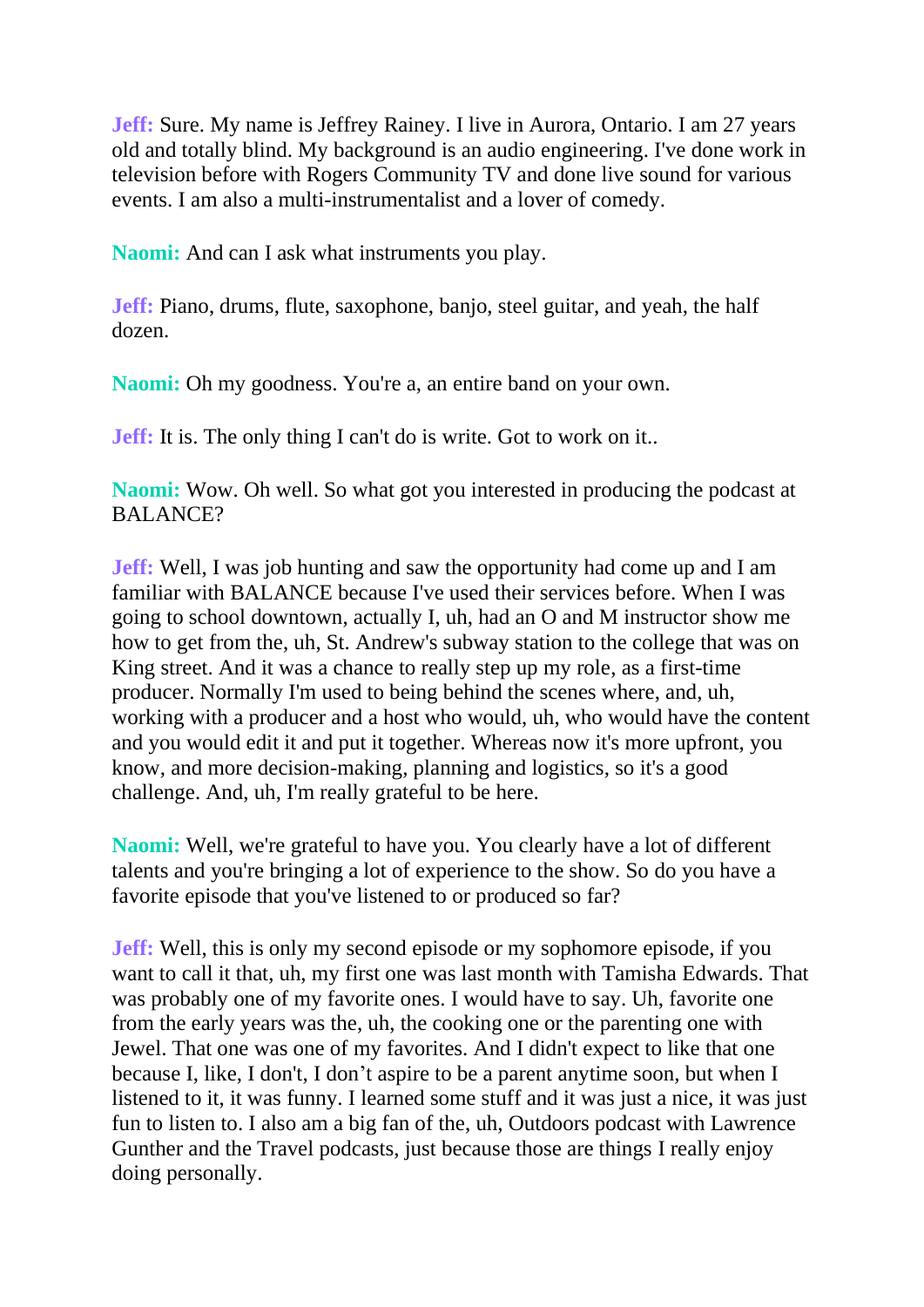**Naomi:** Yeah, I would agree. Those are some of our greatest hits. I mean, I like all the episodes, but back in the day we had a few with Jewel and you're right. Like parenting was not something I knew a lot about, but it was really cool to hear from Jewel what she did to, you know, put her own spin on it. So we've talked a little bit about the past.

What are you most excited for in our upcoming season?

**Jeff:** Well, without giving too much away, we have a few more episodes highlighting, incredible blind people and their careers. Very exciting. And further on down the road, we're looking to do more episodes going back to basics and dealing with daily living and having more panel shows kind of like this one, but more panel shows with a round table of guests throwing uh, different talking points around and getting everyone's take on them. Really looking forward to that. And just hearing from listeners on what they have to say about this podcast.

**Naomi:** Absolutely. I feel like this podcast with Chris and Brandon was a bit of an experiment in that way. I hope you all like it. And you're welcome to tell us about it or give us any feedback you have.

Well, I'm excited to be working with you, Jeff and the rest of the team at the Living Blind podcast and I'm also excited for what the future brings.

That's it for this episode. Thanks for tuning in. I really hope that you enjoyed this episode as much as I enjoy doing these interviews. Special thanks to Christopher and Brandon Schiafone .Our Producer, Jeffrey Rainey, Executive Producer, Debra Gold, and the entire team at BALANCE for Blind Adults. If you liked what you heard today, feel free to subscribe or follow us on whatever platform you're listening on. And don't forget to let us know how we're doing. We're on Facebook, Instagram, YouTube, and Twitter at BALANCE for Blind Adults. You can also email the podcast with any comments, questions, or suggestions you might have at livingblindpodcast@balancefba.org.

For more information about BALANCE for Blind Adults and our programs and services, or to access the show notes or the transcription of this episode, please visit us at www.balancefba.org. I'm Naomi Haslett, and this has been living blind. Thanks for listening.

**Debra:** Hi everyone. It's Debra Gold, Executive Director of BALANCE for Blind Adults. I hope you enjoyed listening to this episode of the Living Blind podcast. Our team is so very pleased to bring you these monthly shows focused